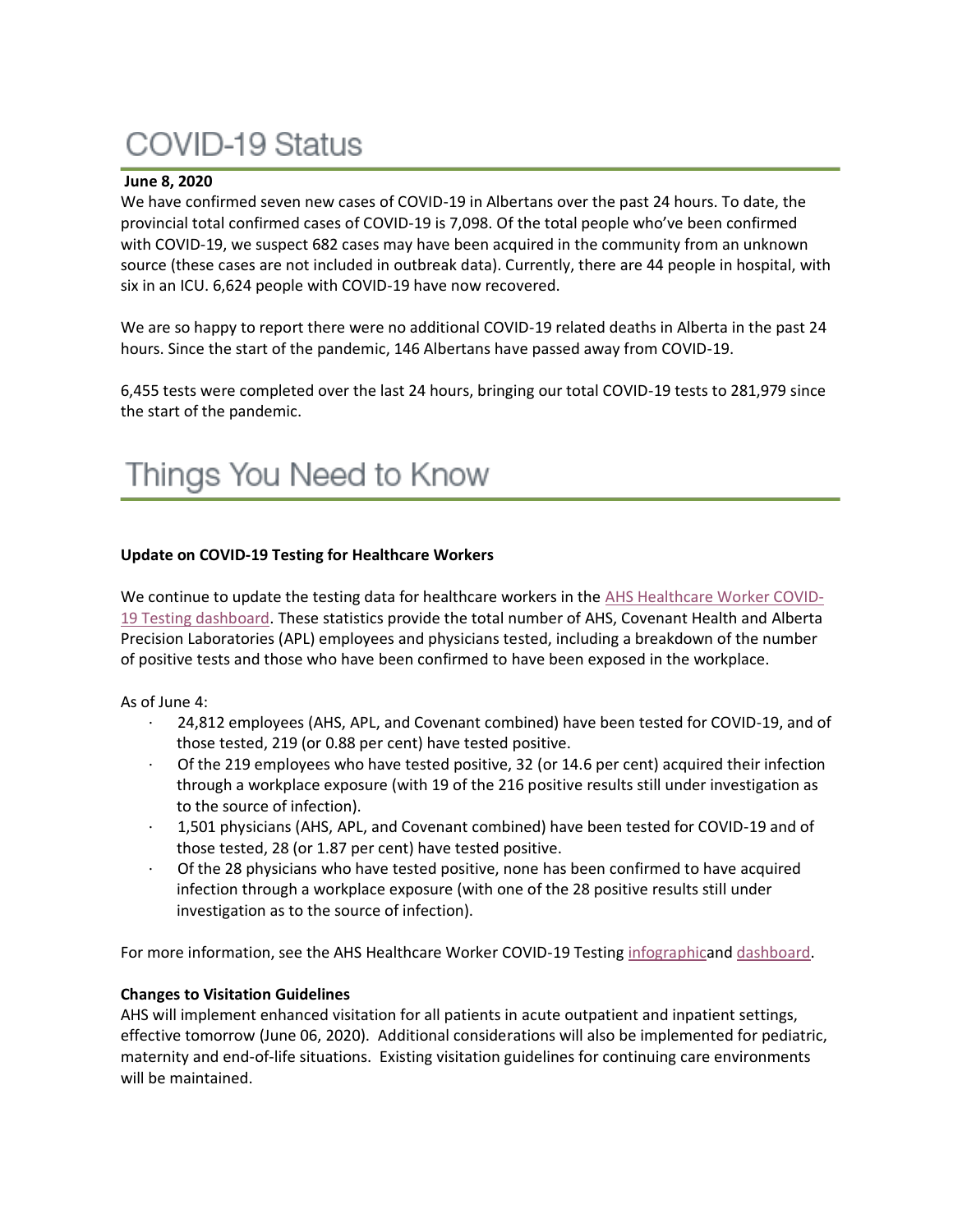A detailed enhanced visitation guideline document is available now a[twww.ahs.ca/visitation.](http://www.ahs.ca/visitation)

As the COVID-19 pandemic has evolved, AHS has continuously considered visitation guidelines in the context of risk to patients and residents of healthcare facilities, as well as to the staff providing care to these individuals. The enhanced visitation guidelines expand the allowance of some visitation, while maintaining specific criteria intended to protect patients, residents, volunteers and staff. These changes reflect the balance that we must continue to strike to address the ongoing risk of COVID-19, as well as the holistic well-being of patients and residents.

Families and loved ones are central to the health of all patients and residents of care facilities. We recognize that the presence of designated family/support persons directly contributes to patients' safety, the healing process and general well-being.

Guidelines to-date have been necessary, but hard for both staff and families to manage. We respect the diligence and care that staff and physicians have shown in seeking to manage family concerns, while continuing to ensure all patients have been protected. Going forward, staff and Albertans will continue to work together to support all family members and loved ones in our care. Collaboration is vital to the health of all patients and residents.

For more information on the enhanced visitation guidelines, visi[twww.ahs.ca/visitation.](http://www.ahs.ca/visitation)

### **Verna's Weekly Video Message**

For my (Verna's) weekly vlog, I gather a [panel to discuss racism, intolerance and unconscious bias](https://www.albertahealthservices.ca/Blogs/ceo/275.aspx#.Xtr6nWhKiUk) not just elsewhere, but here in Alberta and within the healthcare system. My guests — Marty Landrie, Executive Director of the Indigenous Health Strategic Clinical Network; Marni Panas, Program Director for AHS Diversity and Inclusion; and Karen Chinaleong-Brooks, Senior Patient Engagement Officer talk about their personal experiences with discrimination, their thoughts on how to be an ally, and resources available to AHS staff and physicians to help them identify behaviours that are hurtful to others. One of my guests turns the table and asks me a question, too.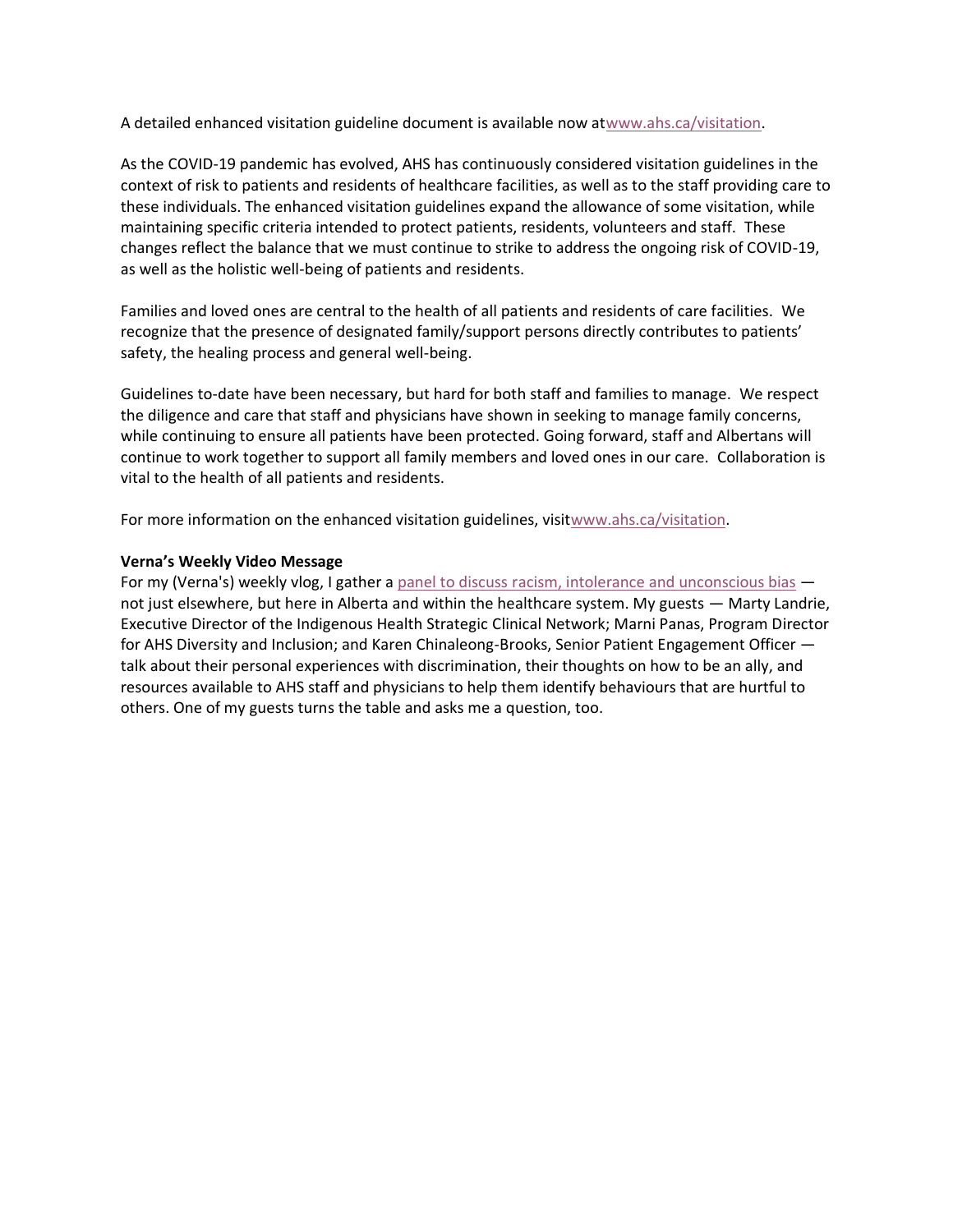

Dr. Verna Yiu talks to Marty Landrie, Marni Panas, Karen Chinaleong-Brooks about racism, intolerance and unconscious bias and how we can address it.

# **Donation of Exergy Ventilators**

Alberta Health Services is welcoming the donation of 200 ventilators designed and built by Calgary advanced technology firm, Exergy Solutions.

[Health Minister Tyler Shandro made the announcement today](https://www.alberta.ca/release.cfm?xID=725393BC1CE37-F44C-2A11-DBA9540569825308) in Calgary at a news conference, following a tour of Exergy Solutions' facilities.

The ventilators, named Alberta E-Vent and nicknamed "Bertie", were created in part through 3D printing technology. They are intended to provide short-term respiratory support, monitoring and treatment of adult patients, for use if, and when, a conventional ventilator is unavailable. Suncor Energy provided financial support to the Exergy Team to make the donation possible.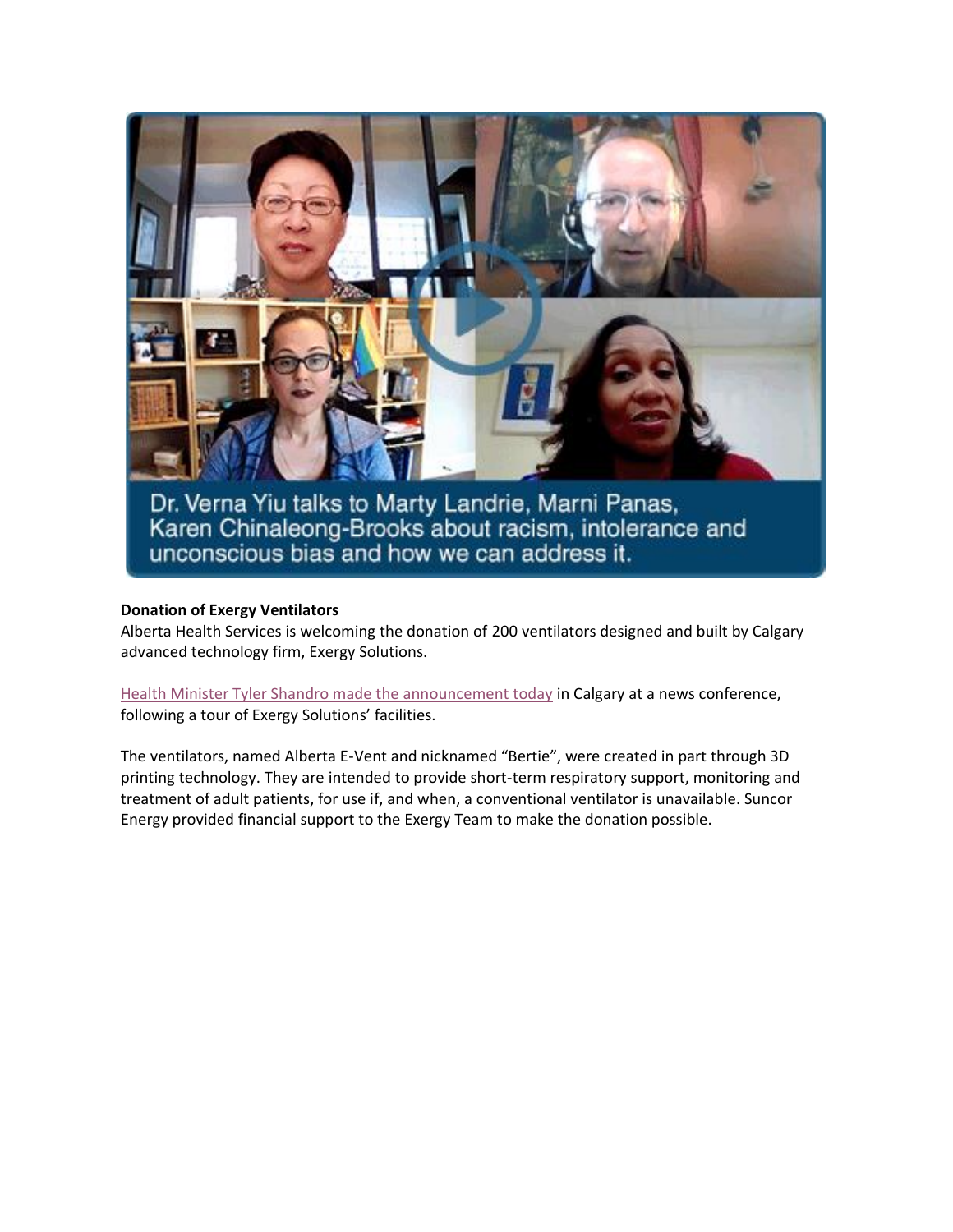

Many different teams and individuals offered their support and resources to bring this initiative to life. This project is another incredible example of Albertans stepping up to support us in the fight against COVID-19 and AHS is very grateful for this contribution.

AHS facilitated work on the project through its Ventilator Collaborative, a group co-led by Dr. Braden Manns, AHS Associate Chief Medical Officer, Strategic Clinical Networks, and Patty Wickson, Executive Director of the AHS Innovation, Evidence and Impact team.

The 200 ventilators, which have been approved by Health Canada, are expected to be donated in the coming weeks.

### **Biorepository of Human COVID-19 Samples**

Today we announced a partnership between six of Alberta's health foundations for the [establishment](https://www.alberta.ca/release.cfm?xID=725313252C749-A125-5C83-31A41ABBFCB760AD)  [of a biorepository](https://www.alberta.ca/release.cfm?xID=725313252C749-A125-5C83-31A41ABBFCB760AD) for human COVID-19 samples in the province.

Financial support from the Calgary Health Trust, University Hospital Foundation, Alberta Cancer Foundation, Stollery Children's Hospital Foundation, Alberta Children's Hospital Foundation and the Royal Alexandra Hospital Foundation will cover the full \$300,000 capital cost of the biorepository to be located in Edmonton and Calgary. The biorepository will allow for the long-term preservation of positive COVID-19 samples, giving Alberta's world-class medical-scientific researchers local access to the biological material they need to further study the virus.

There are currently more than 30 research projects in Alberta in need of positive samples, to support their coronavirus-related research. These projects are undertaken between AHS, the University of Alberta and the University of Calgary, involving dozens of Alberta-based researchers. This partnership brings AHS and Alberta Precision Laboratories (APL) together with post-secondary, research, and philanthropic communities in our shared goal to combat COVID-19, expand scientific discovery, and keep Albertans healthy now and in the future. Check out a [short video](https://www.albertahealthservices.ca/news/features/2020/Page15515.aspx) on the biorepository project.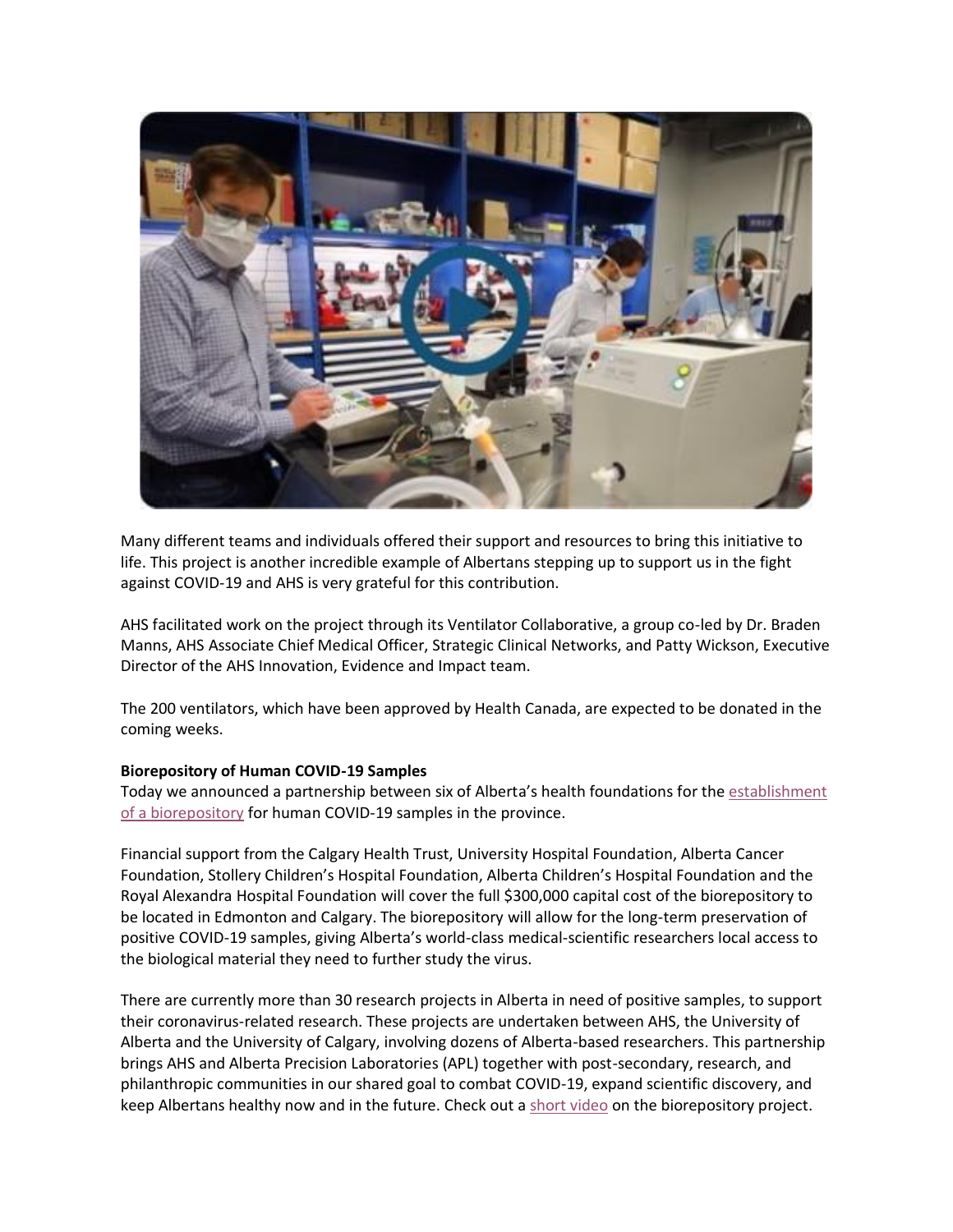

### **Change in Emergency Operations Centre Structure**

Effective this evening, Friday, June 5, 2020, the Emergency Coordination Centre (ECC), established to respond to the COVID-19 incident, is transitioning to a new structure and is adopting new processes. Going forward, the ECC will be open Monday to Friday, 0800 - 1615 hrs. Outside of these times, urgent inquiries should be addressed to the administrator on-call.

# **Change in Schedule for COVID-19 Update**

We wanted to let you know, that in keeping with other re-launch activities, the schedule for the COVID-19 Update will be revised. Beginning next week, we will move to having an update once during the week. We commit to keeping you informed on COVID-19 in our province. Any urgent COVID-19 information will be communicated immediately and directly to relevant audiences and through an allstaff message, as needed. The next COVID-19 Update will be sent out next Friday, June 12.

# **COVID-19 Pulse Survey Results Direct our Action**

Nearly 13,500 of you completed the recent COVID-19 Pulse Survey (May 19-22) to help us understand what you need and how we can support you. The results showed that you know what's expected of you, and how to address risk, but we also learned that there's room to improve on the direction from leaders.

Over the next few weeks we'll be looking at ways for leaders to be more visible, so we can better understand and provide the resources needed to continually enhance your workplaces and support your wellbeing.

To build on what we've learned from you, we'll be following up with a second pulse survey in July. Please watch for that opportunity, as your responses will further help us understand how we can best support you.

### **PPE Question of the Week – Masks Unmasked**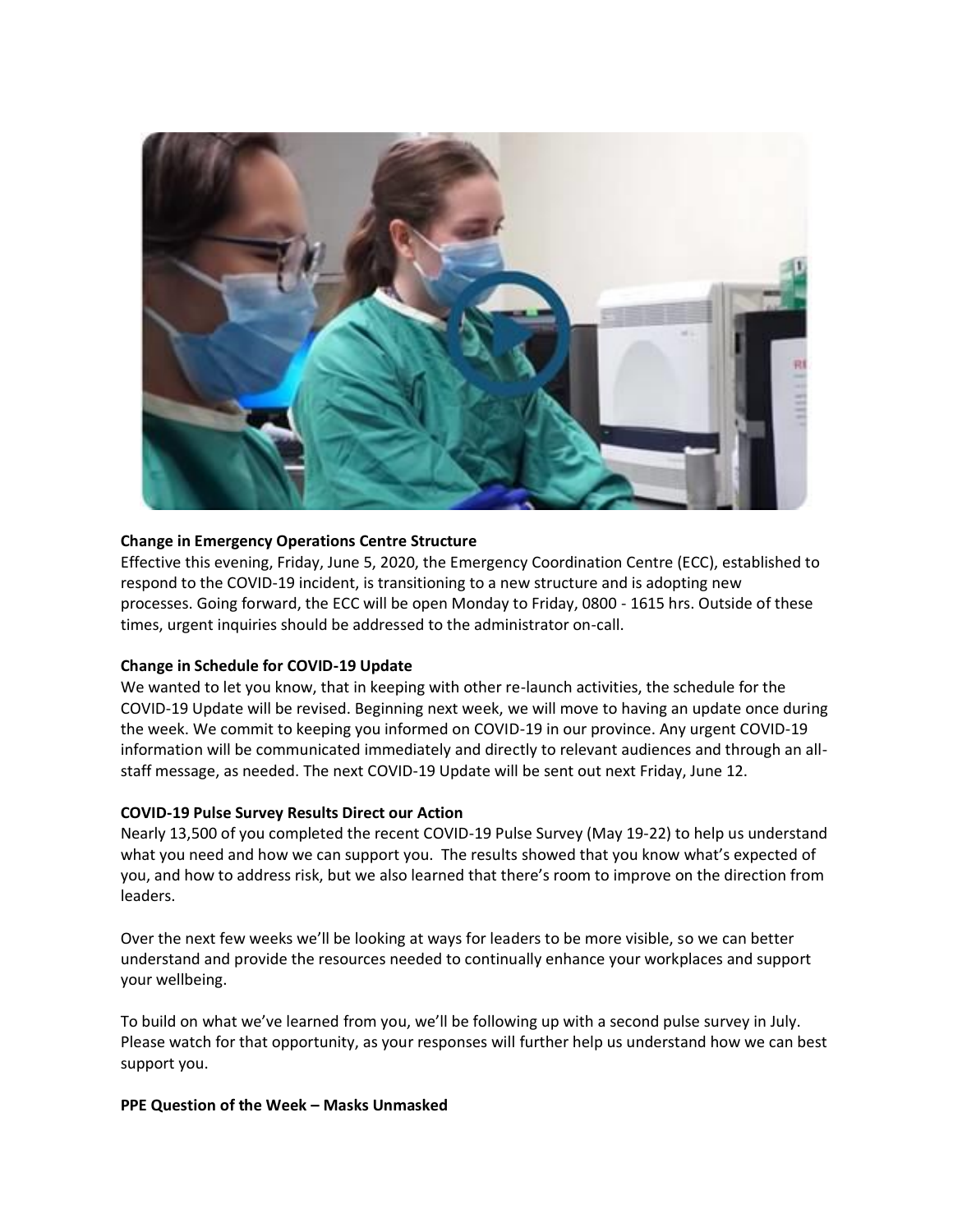Kerry Coroy — clinical liaison with Contracting, Procurement and Supply Chain Management with AHS — [answers a series of questions we've received from staff and physicians about masks and masking](https://www.albertahealthservices.ca/topics/Page17119.aspx#ppedodont)  [during COVID-19.](https://www.albertahealthservices.ca/topics/Page17119.aspx#ppedodont) Coroy explains the difference between various kinds of masks, how they should be worn, and what masks are appropriate for specific procedures.



# **Taking time for 'What Matters to You?' Day on June 9**

'What Matters to You?' Day is more than just asking a question, it is the beginning of impactful conversations. As healthcare providers, we are able to start the conversation by asking patients and families what really matters to them. These conversations build trust and help us better understand the needs of our patients.

Although this year looks a little different, many teams are adapting to new ways of participating, either virtually and physically-distanced, where appropriate. We wanted to share this [video](https://www.youtube.com/watch?v=9tG9icVSAF0&feature=youtu.be) from the Foothills Medical Centre on how they are recognizing this important day.

# In the Zones

### **Zone Emergency Operations Centre (ZEOC) Update – North**

### *Growing community in the North Zone*

Staff at the North Zone's Queen Elizabeth II Hospital in Grande Prairie are tackling the pandemic by planting some cheer in the flowerbeds around the facility. Called GROWing commUNITY, different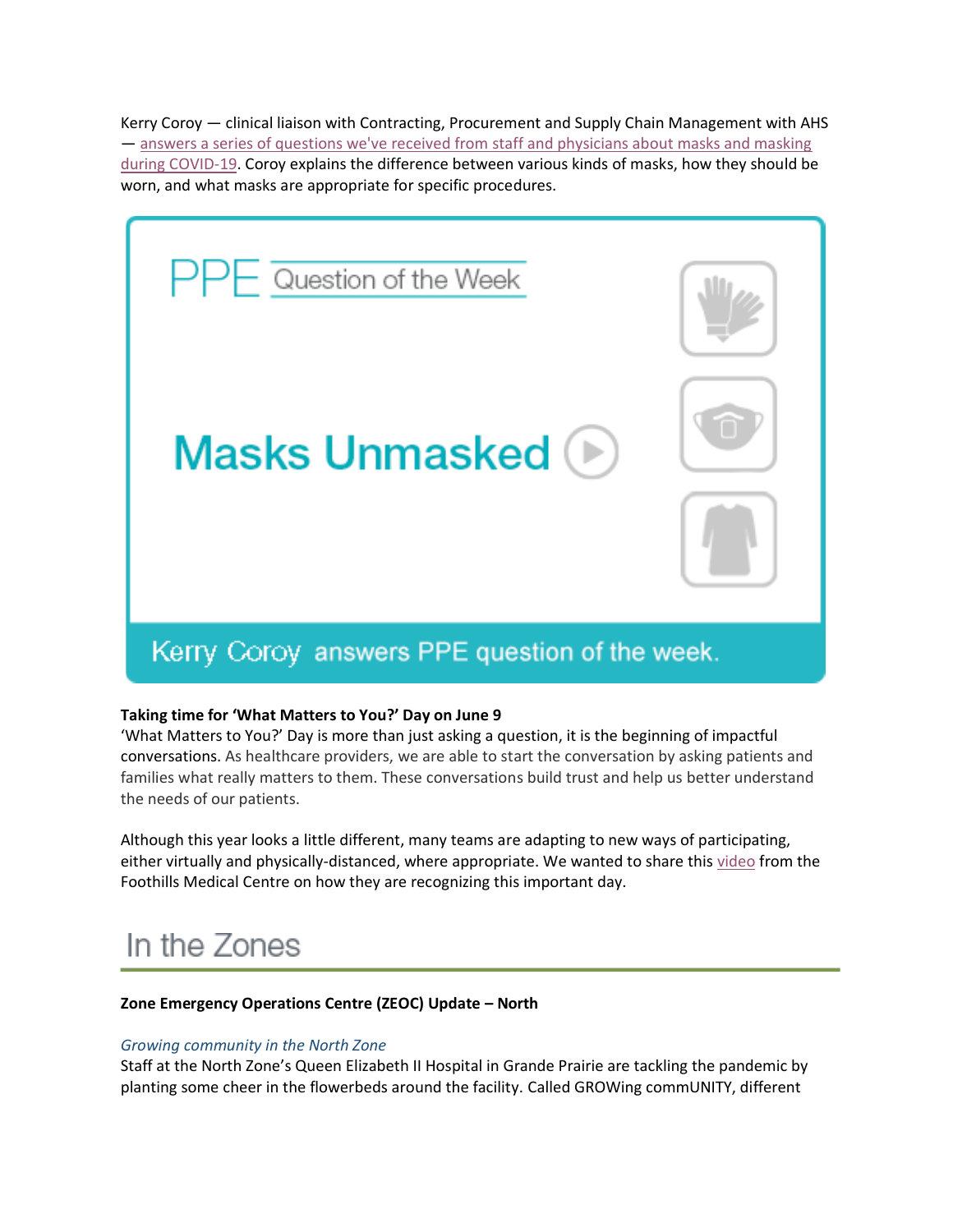teams of staff have adopted planters, filling them with flowers donated by various greenhouses in the area through the Grande Prairie Regional Hospital Foundation.

It's the second year for the initiative. The kickoff went a bit differently this year, with smaller groups tidying the beds and planting at different times over the course of a few weeks, rather than the large planting party hosted in 2019. Regardless of physical distancing, participants felt it important to get involved, eager to dig in and get their hands dirty.

GROWing commUNITY is organized by the QEII Wellness Committee. The group encourages healthy lifestyles and workplaces amongst local AHS staff through a variety of fun activities.

"It's not your typical wellness event and it benefits a wide variety of people," says QEII Wellness Committee member and AHS Executive Associate, Candice Edey. "The teams who are involved get the benefit of the outdoors and working with the plants and flowers, while everyone who walks past through the summer - the patients, visitors, Mackenzie Place residents – we all get to enjoy the view of beautiful flowers."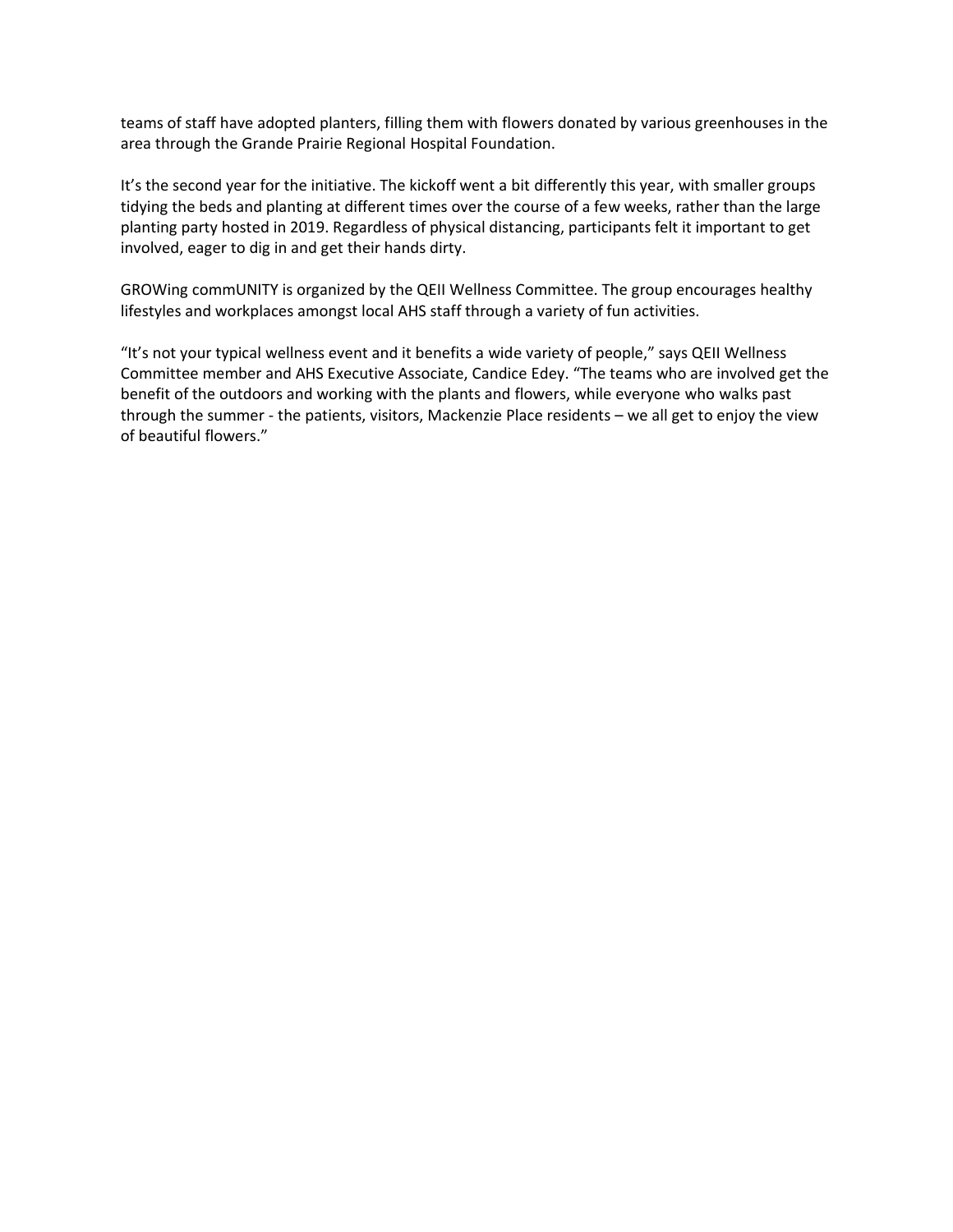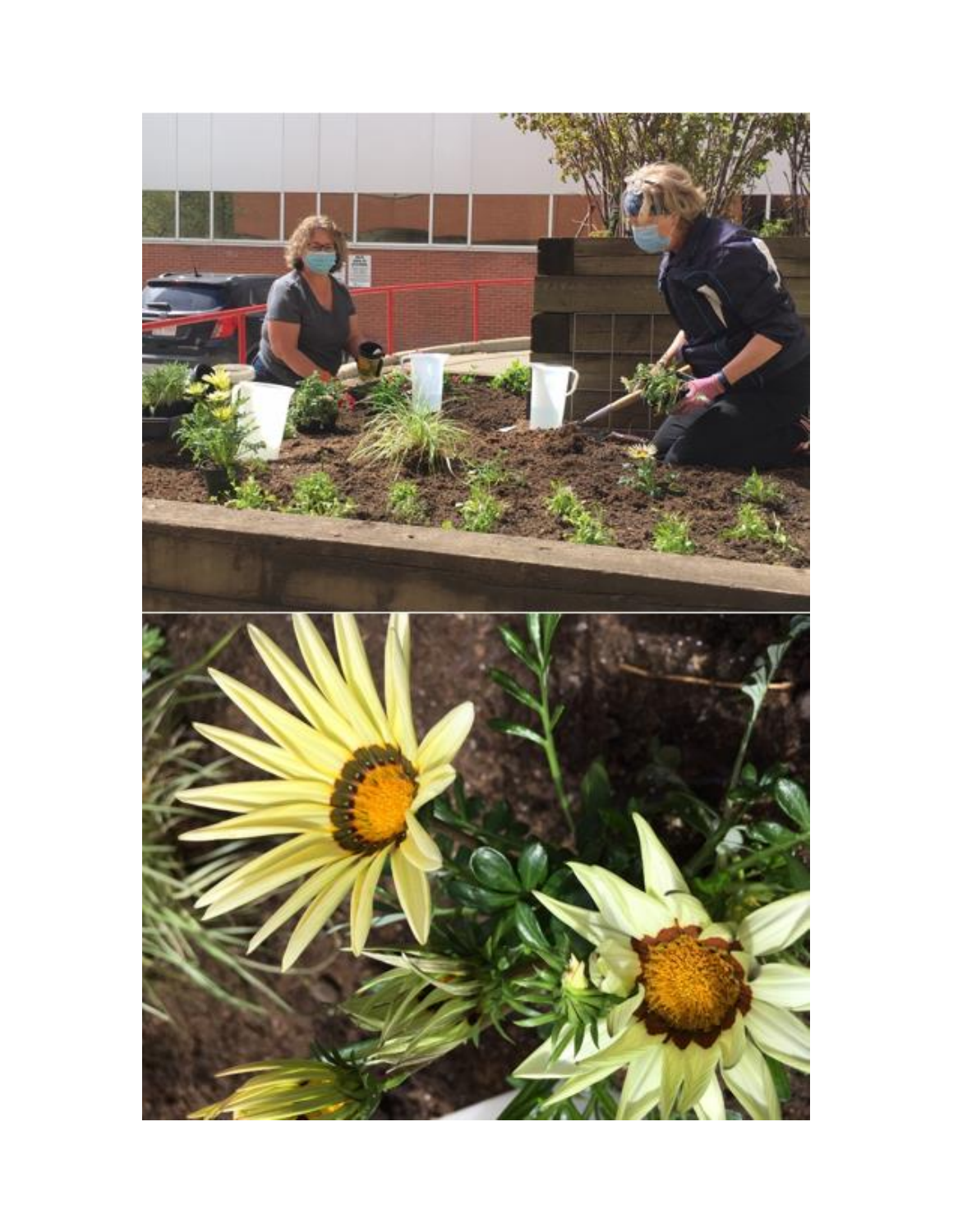# *Puckering up in Lac La Biche*

The North Zone's Lac La Biche Program Admin team decided to have some fun and recently added lip stickers to their masks to bring a smile to the people they serve.

Sometimes masks can be a little intimidating to the children they see at their office, so they decided to pucker up and lighten things up. They printed the lips on labels and shared them with other offices to bring a little smile to everyone they see.



# Be Well - Be Kind

# **Mental Wellness Moment - Potential long-lasting Impact of COVID-19 on children**

How will a major event like the COVID-19 global pandemic affect us and our kids, not just now, but in the future? In this Mental Wellness Moment, Dr. Nicholas Mitchell addresses this question and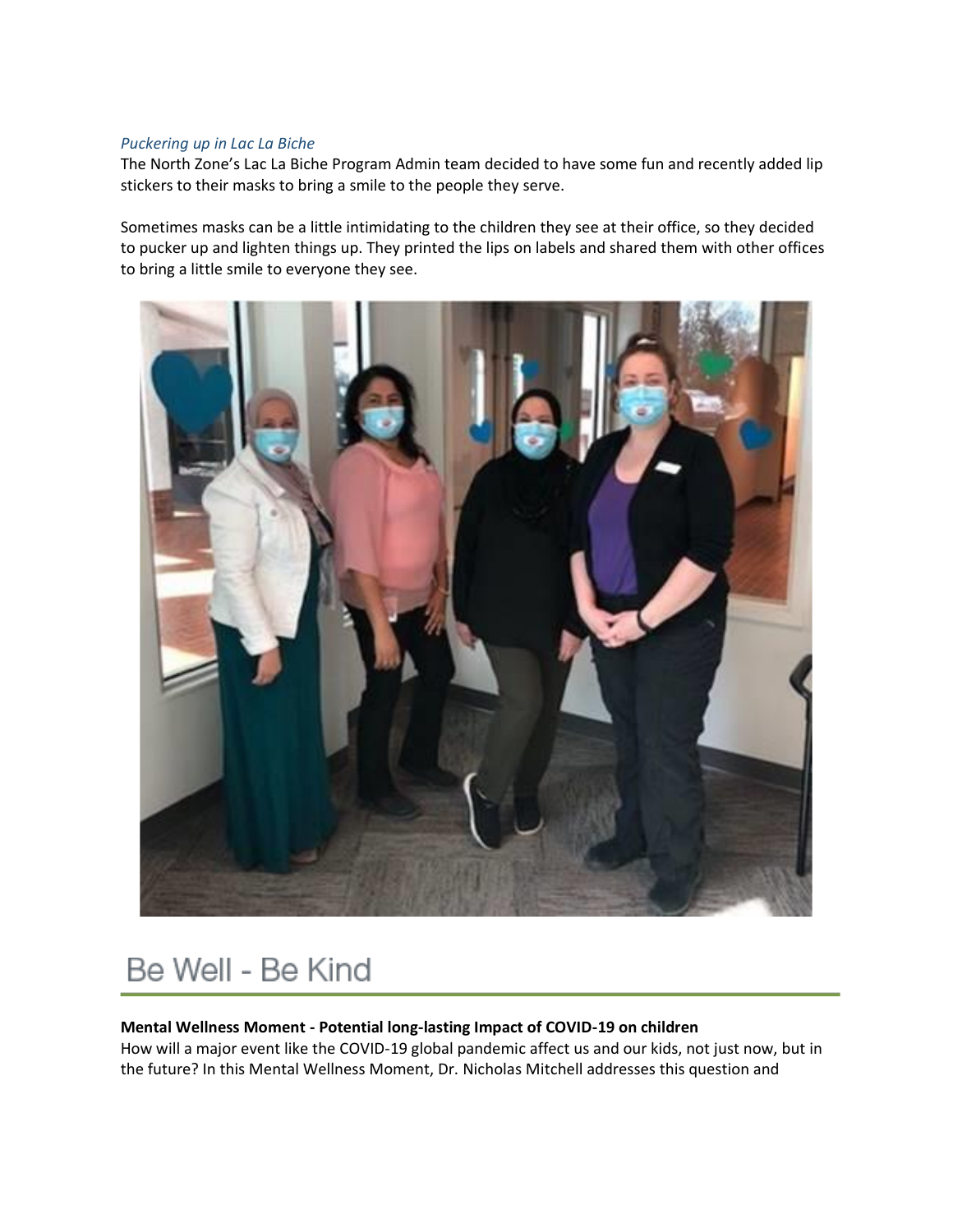provides suggestions what parents and caregivers can do to help children and youth manage any [stress and anxiety they might feel during this pandemic.](https://www.albertahealthservices.ca/topics/Page17012.aspx)



# **Celebrities Celebrating AHS**

Messages of gratitude for our frontline healthcare staff keep pouring in from Canadian actors, athletes, artists and musicians. Today's thank you message comes from Alberta-born country music star, Paul Brandt.

"As kids, we were raised to think all superheroes wear capes," says country music star Paul Brandt, a former registered nurse at Alberta Children's Hospital. "Well, the world is realizing this isn't always the case. True superheroes? Well, they wear scrubs, masks, visors and gloves."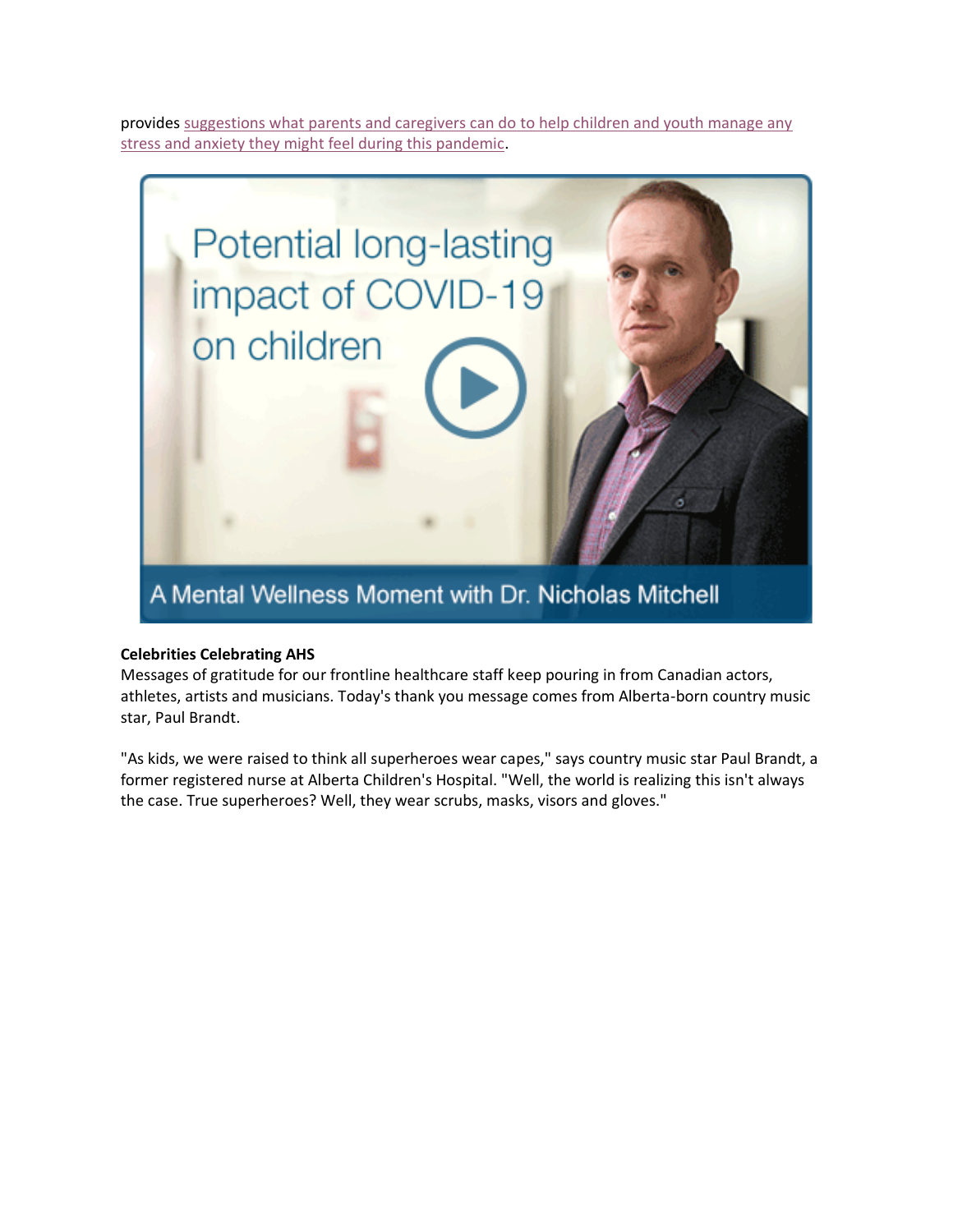

Follow AHS social media for more celebrity shout outs.

### **Shout Outs**

The sound of voices raised in song is echoing through our shout outs tonight, as two different choirs have found ways to bring people together to enjoy music, in innovative ways.

*This week in Canmore, the Alpine Voices Threshold Choir came to sing outside the fence of the Canmore Hospital and Long-term Care Centre, while our residents sat on the other side. The group is a local chapter of singers, which includes a large number of AHS volunteers, who, prior to the pandemic came every Monday evening to sing gentle songs at the besides of patients and residents. The group mentioned how much they miss coming the hospital, and so, with the help of the Recreation Department, they came this week to sing outside for those in the hospital and the long-term care centre. It worked so well, that they will be coming regularly on Wednesdays, weather permitting. In addition, we tried out a Zoom meeting for cancer patients in our Arts in Medicine program. Thank you to volunteers who came to sing and those who delivered kits to the homes of those in our Arts in Medicine program, prior to our event. All those involved seemed to love the opportunity to reconnect.*

> *Pamela Kathol, Volunteer Coordinator (Banff/Canmore) Volunteer Resources*

> > *Adele Folliott, Recreation Therapist II Canmore General Hospital*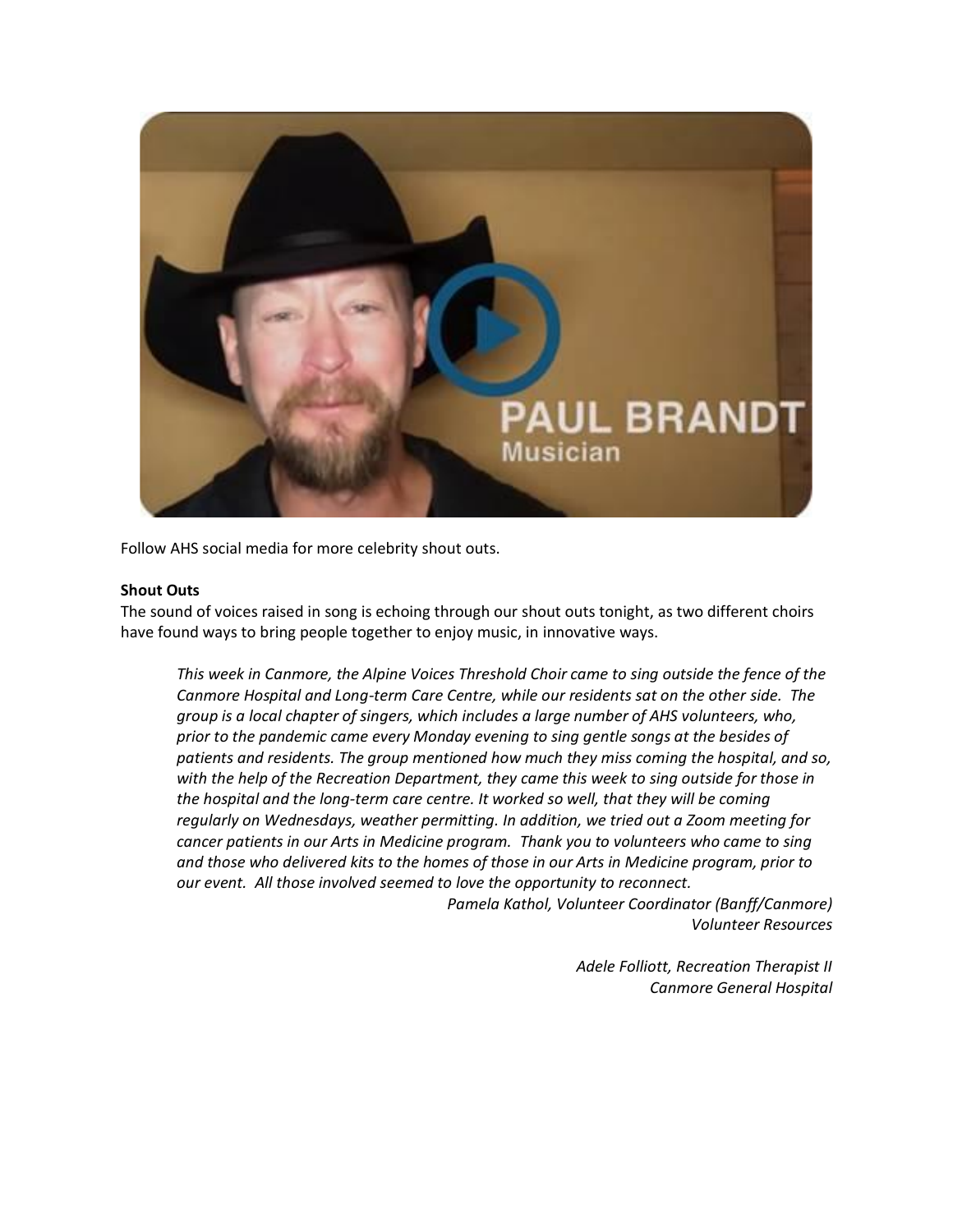

Once a week, for an hour, Dr. Michelle Cunningham gets together with a group of fellow doctors and sings – online, via Zoom. "For that one hour of the week, I don't think about the other worries in my life," Cunningham says. "All I can do is focus on the choir director and what she is telling us to do."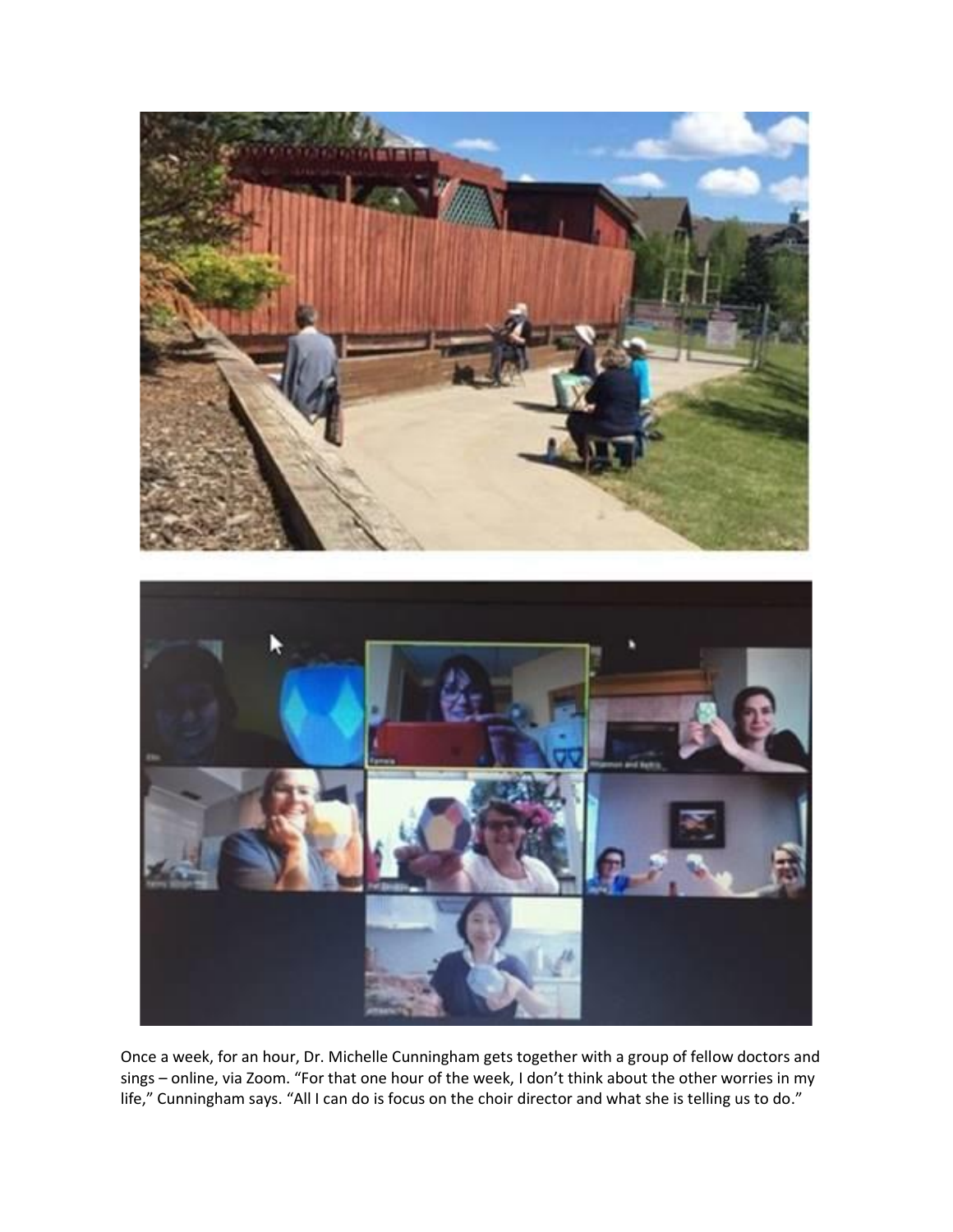Dr. Wendy Hall, an anesthesiologist at the Rockyview General Hospital, started the Calgary Physicians Choir a few months ago. After hearing about a similar project in Toronto, she sent a note to a group, asking if anyone would be interested in singing with her. "Within 24 hours, I think I had about 60 responses," she says. "And we have over 50 in the group now."

The choir includes both experienced singers and musicians, as well as many with little or no professional musical training. Their love of singing is what brings them together. "It's a unique way we can connect right now," Hall says.

The COVID-19 outbreak put an end to potential in-person practices, and there are no plans to get on stage any time soon. "Most of us are in it for fun," Hall says. "We're not thinking about long-term performances, that kind of thing."

For now, they're simply happy that they can get together safely and express themselves through music. "Most of all, we're just looking forward to being together in person when it's safe to do so."



### **Community Acts of Kindness**

# *Friends of the University Hospital launches new initiative – Growing Hope*

The McMullen Gallery has announced a new installation, "Growing Hope." The Friends of the University Hospital team will be tying paper leaves to the Gift Shop gate at the University of Alberta Hospital, with messages of hope and happiness to those in the community, created by you. More information is available [here.](http://www.friendsofuah.org/news-1-1/2020/5/25/leaf-a-message-for-a-frontline-worker)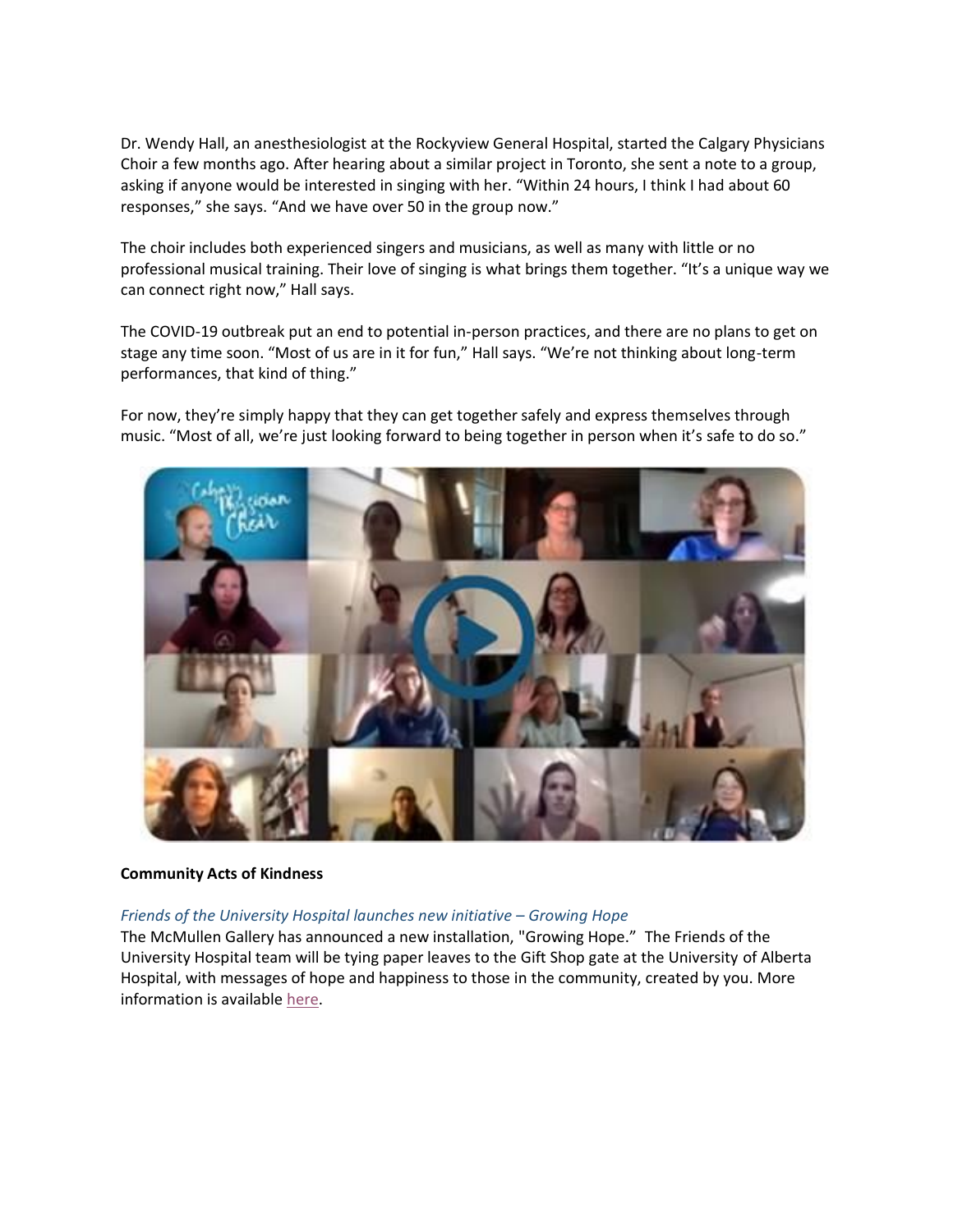

### *Embracing Change*

2020 has been an interesting year so far, and we're not quite half way into it. It has tested and challenged our capacity to adapt and change around the world. We are into our fourth month of pandemic response in Alberta and we have seen how remarkably nimble and resilient our Albertans are, and how very capable and professional you have been in the face of intense pressure and stress.

It's easy and understandable to feel discomfort as we move through these unprecedented times. We can find strength in the time we take to recharge and relax. We emphasize this every weekend, but recognize downtime isn't always on the weekend. Please find time to honour yourselves and your work, and to do the things you love, whenever you can find the opportunity.

Together, we've already been through so much change in a few short or long months (depending on how you're feeling). Perhaps, change is the theme for this year and we hope we can embrace the positive changes that have come from the past months and weeks, as we realize change is inevitable and in some ways, desperately needed.

We are so thankful that we have worked together to create change in big and small ways, and that through our collaboration and unity, we are having a positive impact in Alberta – on this pandemic and in the ways we see and support each other.

Thank you for being such a great team. Thank you for all you do every day to make Alberta a better place.

*Please Note: This message has been modified from the AHS Daily Updates.*

**\*\*\*Please share this information as appropriate\*\*\***

**\*\*\*For Alberta Health Services – Indigenous specific questions/concerns please email [ahs.ecc.operations.ih@ahs.ca \\*\\*\\*](mailto:ahs.ecc.operations.ih@ahs.ca%20***)**

**\*\*\*For Indigenous Services Canada please**